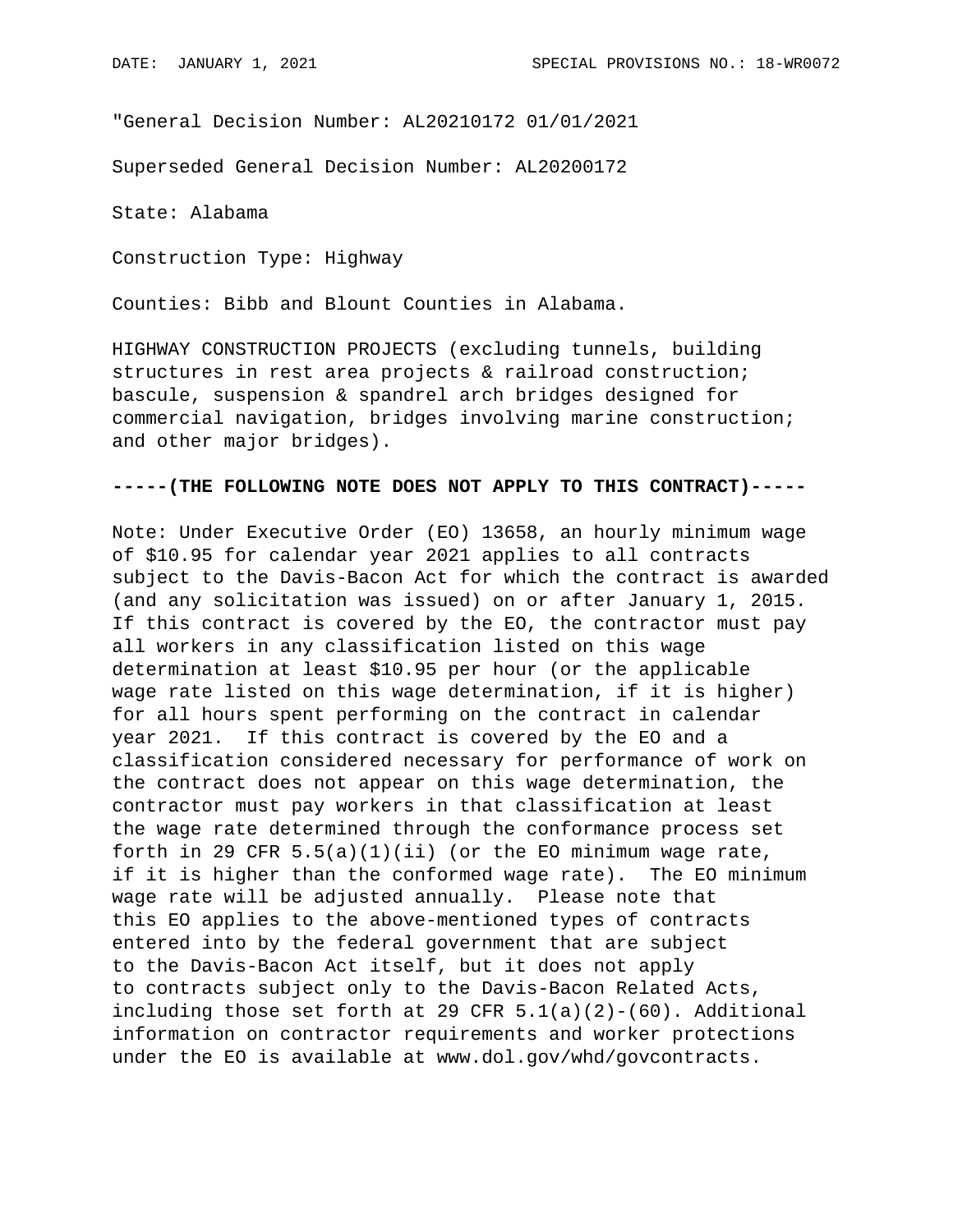| Modification Number | Publication Date |  |
|---------------------|------------------|--|
|                     | 01/01/2021       |  |

ENGI0312-002 09/01/2019

|                          | Rates | Fringes |  |
|--------------------------|-------|---------|--|
| POWER EQUIPMENT OPERATOR |       |         |  |
| $(Drill)$ \$ 24.15       |       | 9.36    |  |
|                          |       |         |  |

SUAL2019-051 11/13/2019

|                                                                      | Rates | Fringes |
|----------------------------------------------------------------------|-------|---------|
| CEMENT MASON/CONCRETE FINISHER\$ 17.18                               |       | 0.00    |
| ELECTRICIAN\$ 19.73                                                  |       | 0.00    |
| FORM WORKER\$ 16.69                                                  |       | 0.00    |
| HIGHWAY/PARKING LOT STRIPING:<br>Laborer\$ 11.95                     |       | 0.00    |
| HIGHWAY/PARKING LOT STRIPING:<br>Operator (Striping Machine)\$ 20.32 |       | 0.00    |
| HIGHWAY/PARKING LOT STRIPING:<br>Truck Driver (Line Striping         |       |         |
| $True k$ )\$ 14.62                                                   |       | 0.00    |
| $INSTALLER - GUARDRALLL$ \$ 17.24                                    |       | 0.00    |
| IRONWORKER, REINFORCING\$ 17.97                                      |       | 0.00    |
| IRONWORKER, STRUCTURAL\$ 22.40                                       |       | 0.00    |
| LABORER GRADE CHECKER\$ 14.51                                        |       | 0.00    |
| LABORER: Asphalt, Includes                                           |       |         |
| Raker, Shoveler, Spreader and<br>Distributor\$ 13.48                 |       | 0.00    |
| LABORER: Common or General\$ 12.54                                   |       | 0.00    |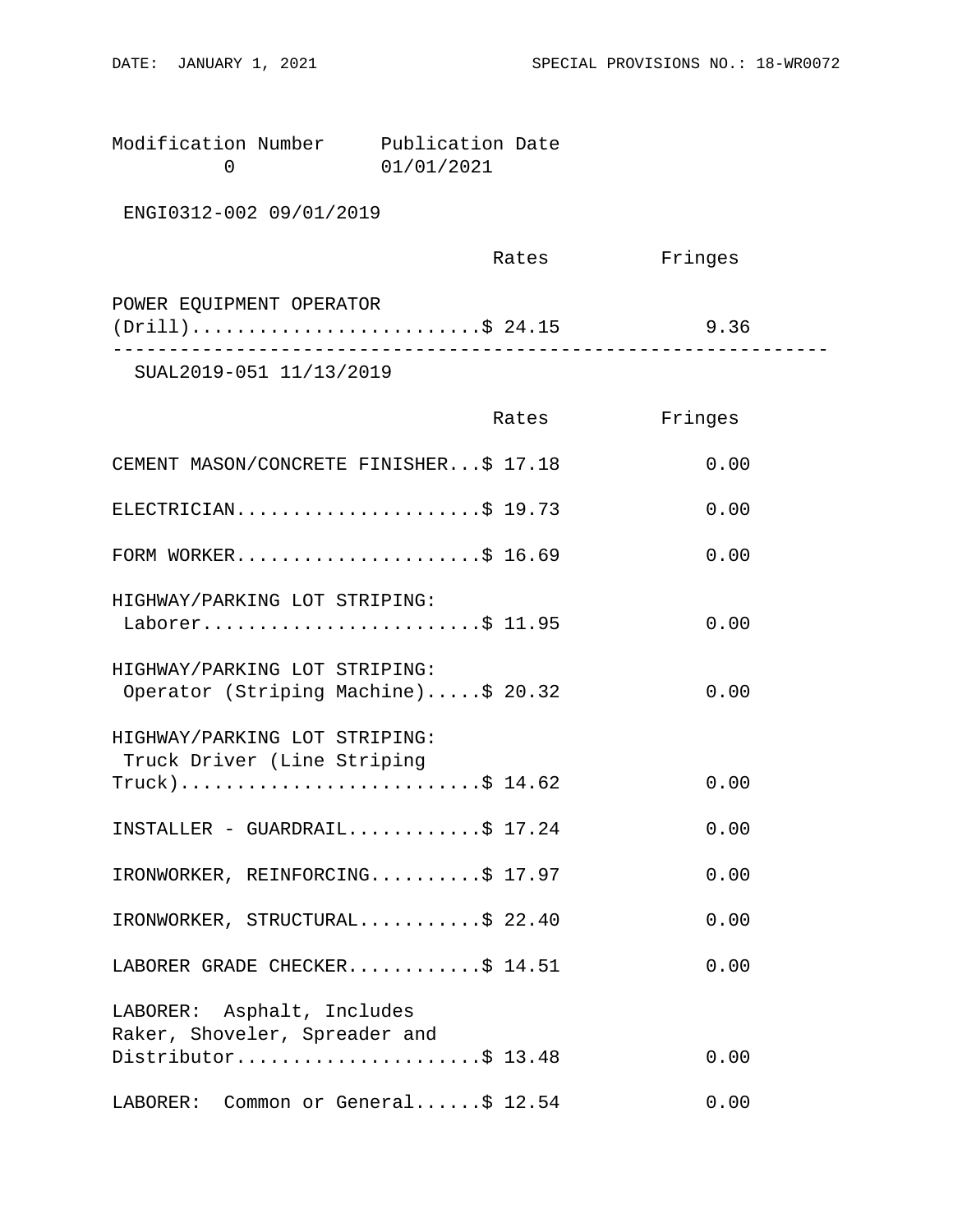|           | LABORER: Concrete Worker\$ 14.57                   | 0.00  |
|-----------|----------------------------------------------------|-------|
| LABORER:  | Mason Tender -<br>Cement/Concrete\$ 14.05          | 0.00  |
|           | LABORER: Pipelayer\$ 16.50                         | 0.00  |
|           | LABORER: Erosion Control\$ 10.91                   | 0.00  |
|           | OPERATOR: Asphalt Spreader\$ 16.79                 | 0.00  |
| OPERATOR: |                                                    |       |
|           | Backhoe/Excavator/Trackhoe\$ 18.53                 | 0.00  |
|           | OPERATOR: Bobcat/Skid<br>Steer/Skid Loader\$ 13.88 | 0.00  |
| OPERATOR: | Broom/Sweeper\$ 13.07                              | 0.00  |
| OPERATOR: | Bulldozer\$ 18.80                                  | 0.00  |
| OPERATOR: | Concrete Saw\$ 17.97                               | 0.00  |
| OPERATOR: | Crane\$ 23.25                                      | 0.00  |
| OPERATOR: | Distributor\$ 17.44                                | 0.00  |
| OPERATOR: | Dragline\$ 25.95                                   | 11.25 |
| OPERATOR: | Grader/Blade\$ $17.81$                             | 0.00  |
|           | OPERATOR: Loader\$ 16.57                           | 0.00  |
|           | OPERATOR: Material Transfer<br>Vehicle\$ 16.89     | 0.00  |
|           | OPERATOR: Mechanic\$ 21.67                         | 0.00  |
|           | OPERATOR: Milling Machine\$ 16.42                  | 0.00  |
| OPERATOR: | Oiler\$ 16.83                                      | 0.00  |
|           | OPERATOR: Paver (Asphalt,                          |       |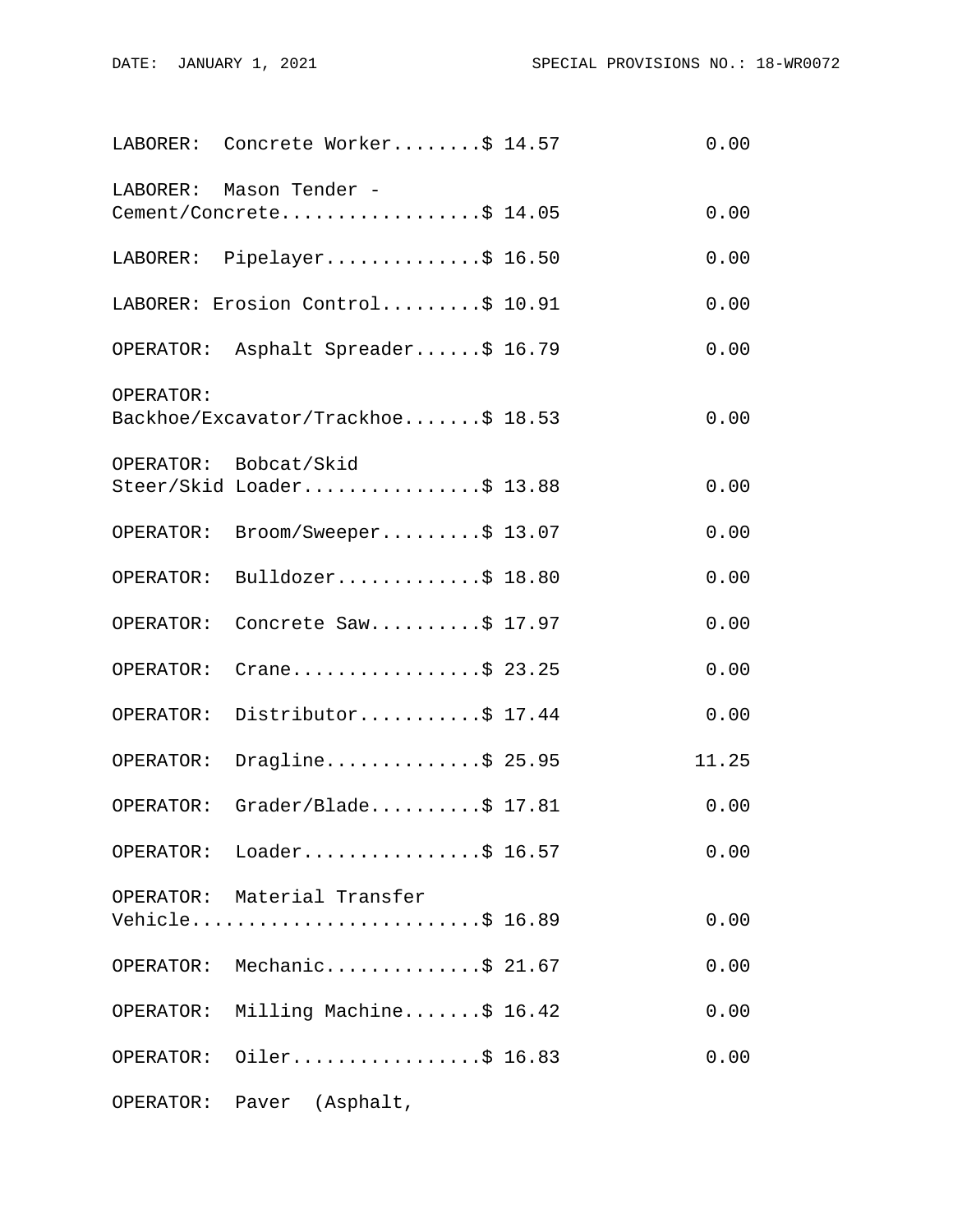| Aggregate, and Concrete)\$ 17.41                                          | 0.00 |  |  |
|---------------------------------------------------------------------------|------|--|--|
| OPERATOR: Roller\$ 15.43                                                  | 0.00 |  |  |
| OPERATOR: Scraper\$ 13.30                                                 | 0.00 |  |  |
| OPERATOR: Tractor\$ 12.50                                                 | 0.00 |  |  |
| OPERATOR: Aggregate Spreader\$ 15.81                                      | 0.00 |  |  |
| PAINTER (Brush and Roller)\$ 15.97                                        | 1.27 |  |  |
| TRAFFIC CONTROL: Flagger\$ 11.84                                          | 0.00 |  |  |
| TRAFFIC CONTROL:<br>Laborer-Cones/<br>Barricades/Barrels -                |      |  |  |
| Setter/Mover/Sweeper\$ 12.13                                              | 0.00 |  |  |
| TRUCK DRIVER: Dump Truck\$ 15.23                                          | 0.00 |  |  |
| TRUCK DRIVER: Flatbed Truck\$ 15.00                                       | 0.00 |  |  |
| TRUCK DRIVER: Lowboy Truck\$ 17.86                                        | 0.00 |  |  |
| TRUCK DRIVER: Pickup Truck\$ 15.97                                        | 0.00 |  |  |
| TRUCK DRIVER: Semi-Trailer<br>Truck\$ 15.56                               | 0.00 |  |  |
| TRUCK DRIVER: Water Truck\$ 13.47<br>------------------------------------ | 0.00 |  |  |
|                                                                           |      |  |  |

WELDERS - Receive rate prescribed for craft performing operation to which welding is incidental.

================================================================

Note: Executive Order (EO) 13706, Establishing Paid Sick Leave for Federal Contractors applies to all contracts subject to the Davis-Bacon Act for which the contract is awarded (and any solicitation was issued) on or after January 1, 2017. If this contract is covered by the EO, the contractor must provide employees with 1 hour of paid sick leave for every 30 hours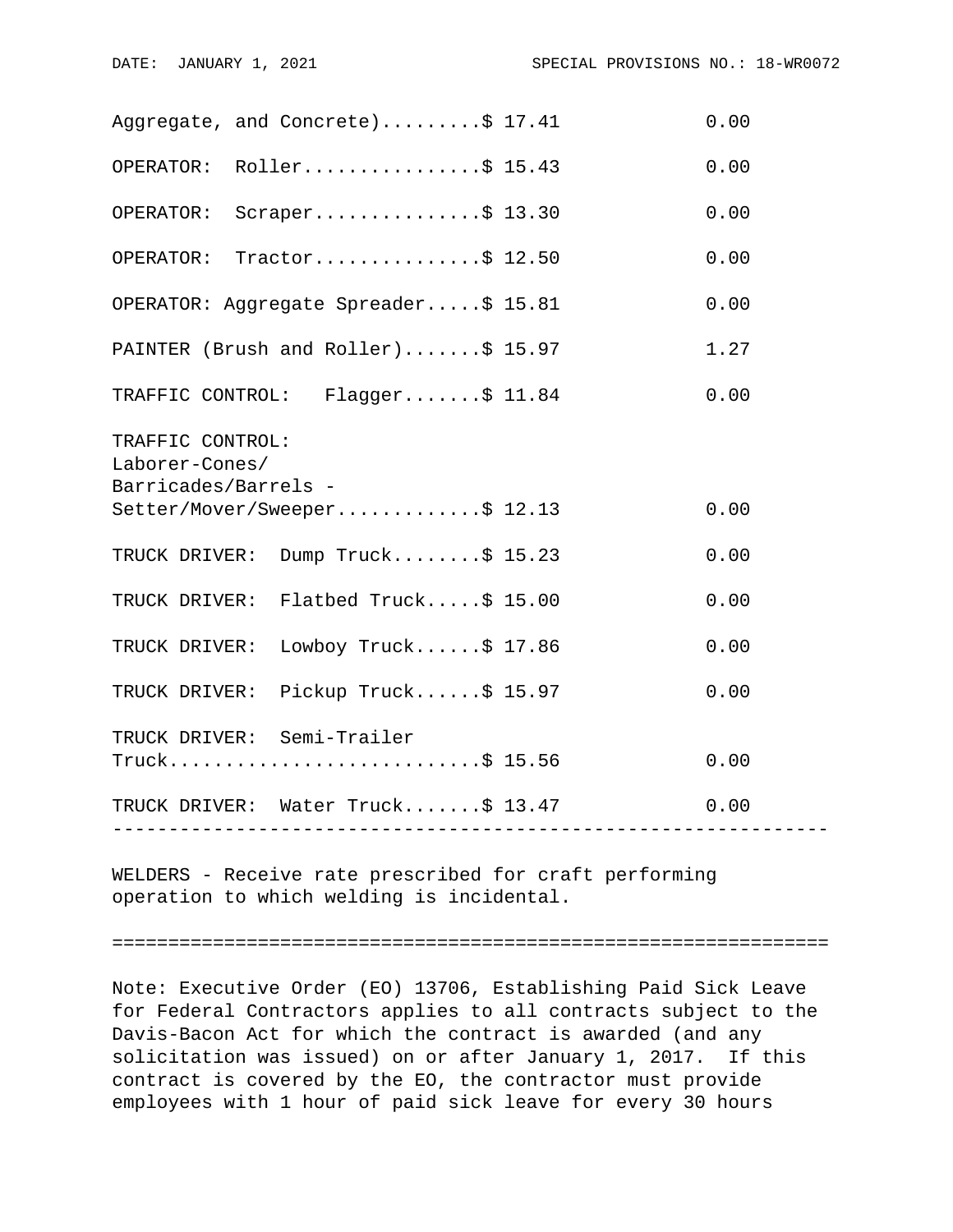they work, up to 56 hours of paid sick leave each year. Employees must be permitted to use paid sick leave for their own illness, injury or other health-related needs, including preventive care; to assist a family member (or person who is like family to the employee) who is ill, injured, or has other health-related needs, including preventive care; or for reasons resulting from, or to assist a family member (or person who is like family to the employee) who is a victim of, domestic violence, sexual assault, or stalking. Additional information on contractor requirements and worker protections under the EO is available at www.dol.gov/whd/govcontracts.

Unlisted classifications needed for work not included within the scope of the classifications listed may be added after award only as provided in the labor standards contract clauses (29CFR 5.5 (a) (1) (ii)).

----------------------------------------------------------------

The body of each wage determination lists the classification and wage rates that have been found to be prevailing for the cited type(s) of construction in the area covered by the wage determination. The classifications are listed in alphabetical order of ""identifiers"" that indicate whether the particular rate is a union rate (current union negotiated rate for local), a survey rate (weighted average rate) or a union average rate (weighted union average rate).

Union Rate Identifiers

A four-letter classification abbreviation identifier enclosed in dotted lines beginning with characters other than ""SU"" or ""UAVG"" denotes that the union classification and rate were prevailing for that classification in the survey. Example: PLUM0198-005 07/01/2014. PLUM is an abbreviation identifier of the union which prevailed in the survey for this classification, which in this example would be Plumbers. 0198 indicates the local union number or district council number where applicable, i.e., Plumbers Local 0198. The next number, 005 in the example, is an internal number used in processing the wage determination. 07/01/2014 is the effective date of the most current negotiated rate, which in this example is July 1, 2014.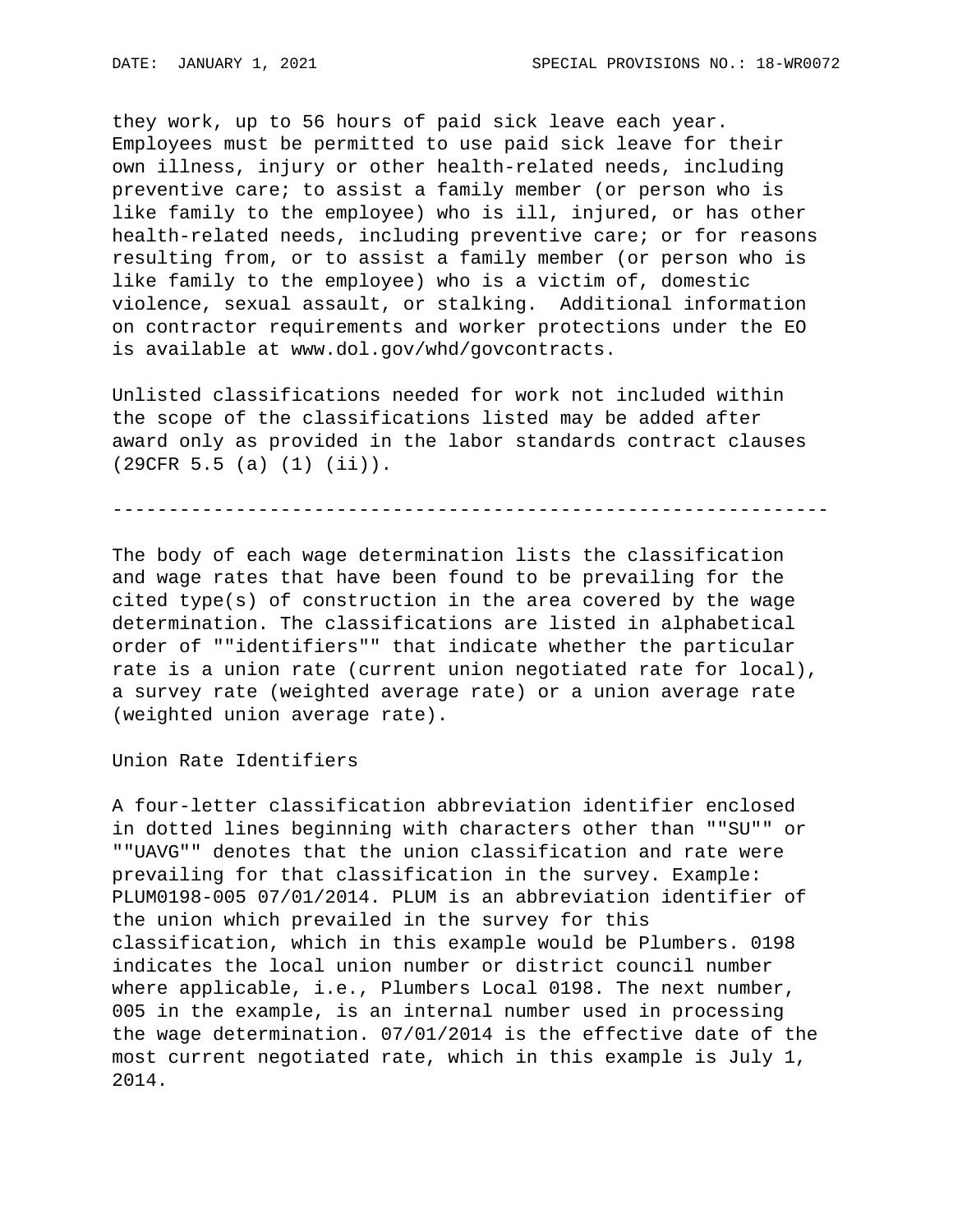Union prevailing wage rates are updated to reflect all rate changes in the collective bargaining agreement (CBA) governing this classification and rate.

## Survey Rate Identifiers

Classifications listed under the ""SU"" identifier indicate that no one rate prevailed for this classification in the survey and the published rate is derived by computing a weighted average rate based on all the rates reported in the survey for that classification. As this weighted average rate includes all rates reported in the survey, it may include both union and non-union rates. Example: SULA2012-007 5/13/2014. SU indicates the rates are survey rates based on a weighted average calculation of rates and are not majority rates. LA indicates the State of Louisiana. 2012 is the year of survey on which these classifications and rates are based. The next number, 007 in the example, is an internal number used in producing the wage determination. 5/13/2014 indicates the survey completion date for the classifications and rates under that identifier.

Survey wage rates are not updated and remain in effect until a new survey is conducted.

Union Average Rate Identifiers

Classification(s) listed under the UAVG identifier indicate that no single majority rate prevailed for those classifications; however, 100% of the data reported for the classifications was union data. EXAMPLE: UAVG-OH-0010 08/29/2014. UAVG indicates that the rate is a weighted union average rate. OH indicates the state. The next number, 0010 in the example, is an internal number used in producing the wage determination. 08/29/2014 indicates the survey completion date for the classifications and rates under that identifier.

A UAVG rate will be updated once a year, usually in January of each year, to reflect a weighted average of the current negotiated/CBA rate of the union locals from which the rate is based.

----------------------------------------------------------------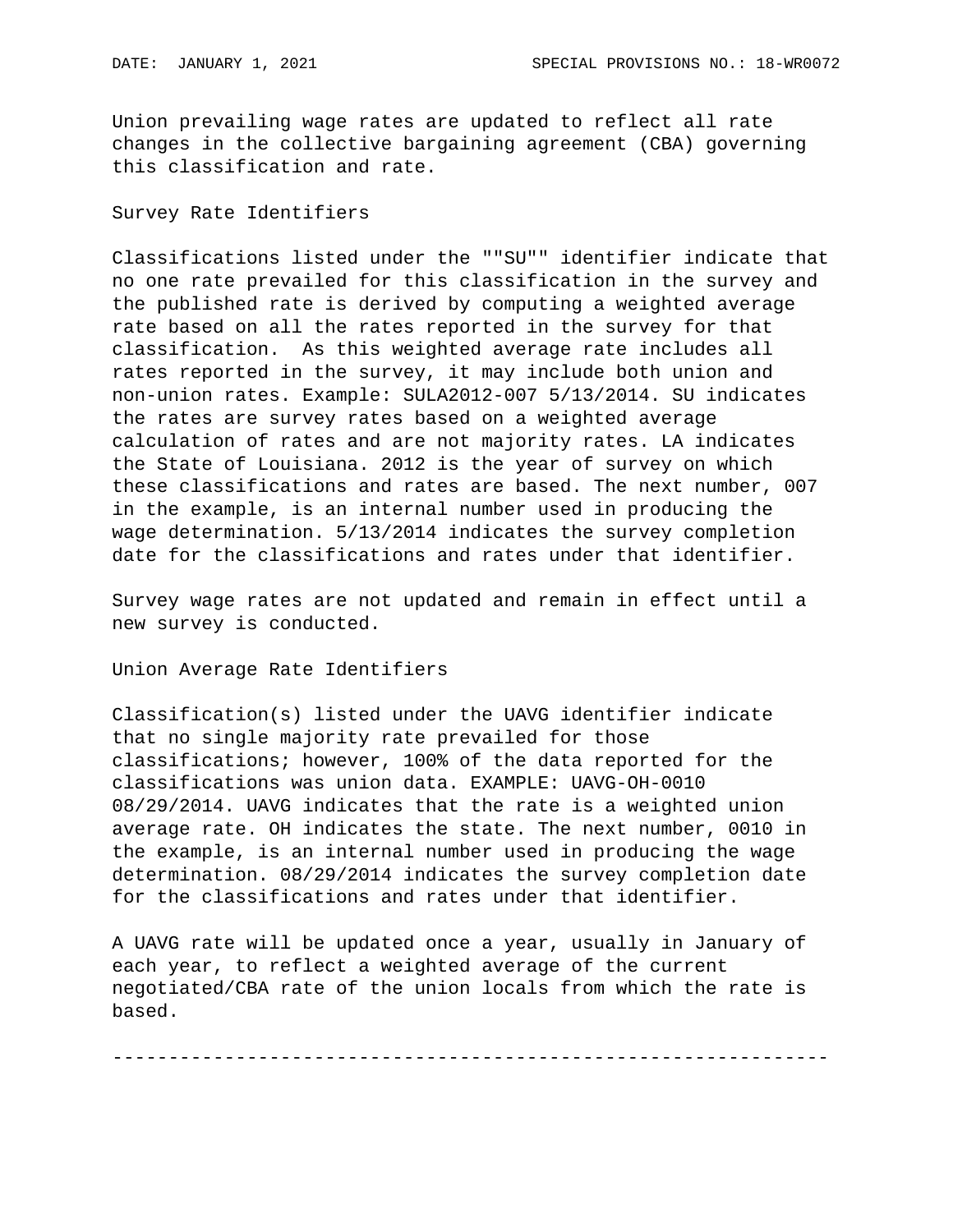## WAGE DETERMINATION APPEALS PROCESS

1.) Has there been an initial decision in the matter? This can be:

- \* an existing published wage determination
- \* a survey underlying a wage determination
- \* a Wage and Hour Division letter setting forth a position on a wage determination matter
- \* a conformance (additional classification and rate) ruling

On survey related matters, initial contact, including requests for summaries of surveys, should be with the Wage and Hour Regional Office for the area in which the survey was conducted because those Regional Offices have responsibility for the Davis-Bacon survey program. If the response from this initial contact is not satisfactory, then the process described in 2.) and 3.) should be followed.

With regard to any other matter not yet ripe for the formal process described here, initial contact should be with the Branch of Construction Wage Determinations. Write to:

> Branch of Construction Wage Determinations Wage and Hour Division U.S. Department of Labor 200 Constitution Avenue, N.W. Washington, DC 20210

2.) If the answer to the question in 1.) is yes, then an interested party (those affected by the action) can request review and reconsideration from the Wage and Hour Administrator (See 29 CFR Part 1.8 and 29 CFR Part 7). Write to:

> Wage and Hour Administrator U.S. Department of Labor 200 Constitution Avenue, N.W. Washington, DC 20210

The request should be accompanied by a full statement of the interested party's position and by any information (wage payment data, project description, area practice material, etc.) that the requestor considers relevant to the issue.